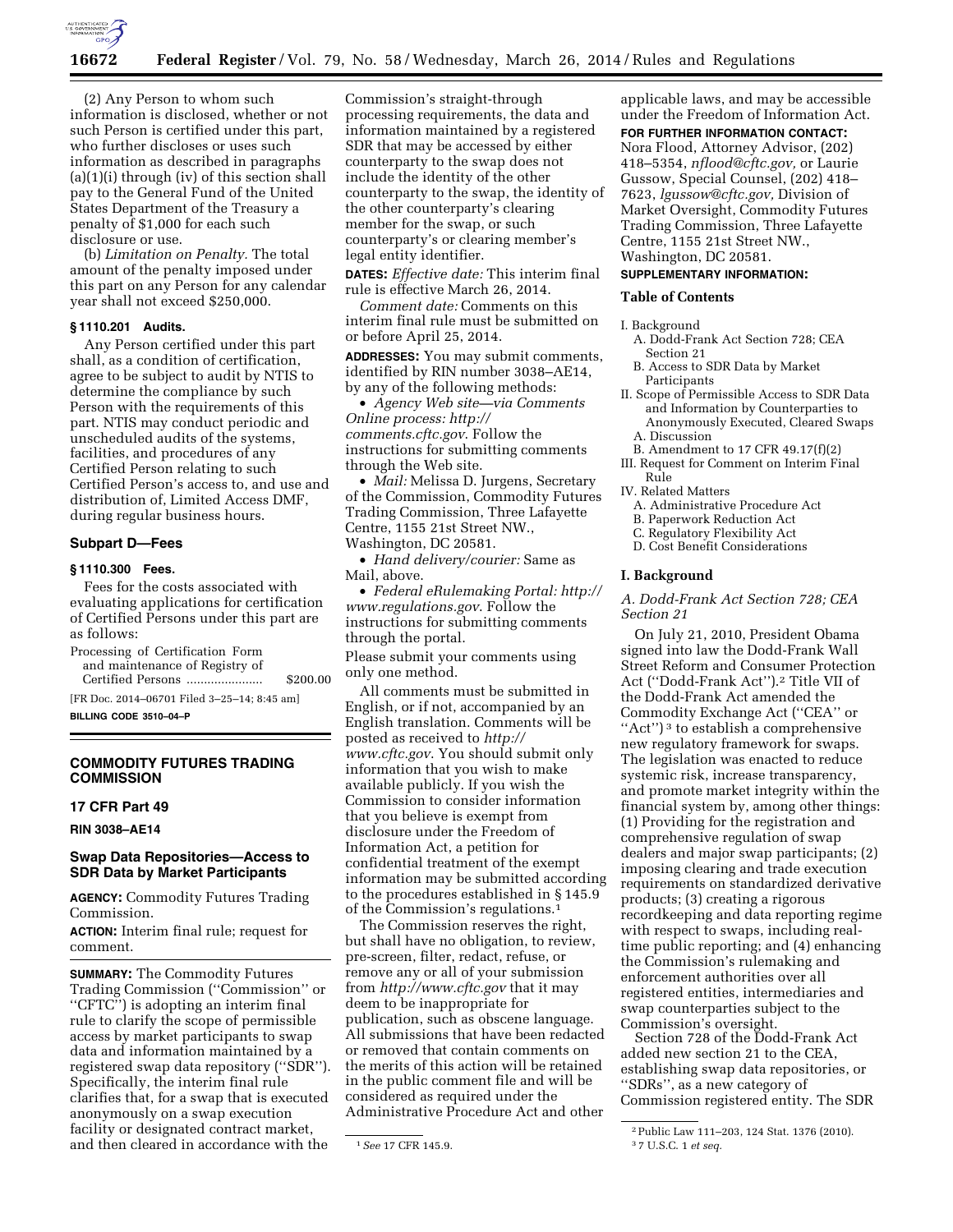category was established to enhance transparency, promote standardization, and reduce systemic risk by facilitating the collection and maintenance of swap transaction data and information, and making such data and information directly and electronically available to regulators.4 New CEA section 21 addresses the registration and regulation of SDRs and sets forth duties and core principles with which an SDR must comply in order to register and maintain registration. One of those duties, set forth in CEA section  $21(c)(6)$ , is that an SDR ''maintain the privacy of any and all swap transaction information that [it] receives from a swap dealer, counterparty, or any other registered entity."<sup>5</sup>

Section 21 also directs the Commission to adopt rules governing registered SDRs.6 On December 23, 2010, the Commission published in the **Federal Register** a notice of proposed rulemaking (''NPRM'') to implement the provisions of CEA section 21.7 After reviewing the public comments received on the NPRM, the Commission adopted final SDR rules as 17 CFR part 49, published in the **Federal Register** on September 1, 2011 (''Final SDR Rules'').8

## *B. Access to SDR Data by Market Participants*

The Final SDR Rules contain certain provisions addressing access to the data and information reported to and maintained by a registered SDR. Privacy and confidentiality requirements applicable to registered SDRs are set forth in § 49.16, and access to SDR data is addressed in § 49.17.

Access to SDR data by market participants is directly addressed in § 49.17(f). In the NPRM, the Commission proposed § 49.17(f) to generally prohibit access by a market participant to swap data maintained by a registered SDR unless, pursuant to an exception set forth in § 49.17(f)(2), the specific data was originally submitted by such market participant.9 Based on

comments received on the NPRM,<sup>10</sup> the Commission adopted final § 49.17(f) largely as proposed, but with a revision to the exception in  $\S 49.17(f)(2)$  to provide that data and information related to a particular swap may be accessed by either counterparty to the swap.

Final  $§$  49.17(f)(1) provides that ''[a]ccess of swap data maintained by the registered swap data repository to market participants is generally prohibited.'' Final § 49.17(f)(2) provides that ''[d]ata and information related to a particular swap that is maintained by the registered swap data repository may be accessed by either counterparty to that particular swap.'' As noted in the preamble to the Final SDR Rules, ''[t]he underlying basis for this regulation was to maintain the privacy and confidentiality of the reported data while also limiting potential access to reported swap data to the rightful parties to a swap.'' 11

## **II. Scope of Permissible Access to SDR Data and Information by Counterparties to Anonymously Executed, Cleared Swaps**

### *A. Discussion*

Pursuant to  $\S 49.17(f)(1)$ , access by market participants to swap data maintained by a registered SDR is generally prohibited. An exception to this general prohibition is set forth at § 49.17(f)(2), which provides that data and information related to a particular swap may be accessed by either counterparty to the swap.

The exception provided in § 49.17(f)(2) must be read with reference to the CEA; as a matter of construction, the exception must fall within the bounds of statutory requirements. The exception provided in § 49.17(f)(2) thus includes an implicit condition: counterparty access to data and information related to a particular swap cannot be obtained in contravention of any CEA requirement or prohibition. As discussed above, CEA section 21(c)(6) requires a registered SDR to maintain

the privacy of any and all swap transaction information that the SDR receives from a swap dealer, counterparty or any other registered entity. Accordingly, § 49.17(f)(2) authorizes counterparty access to data and information related to a particular swap only to the extent that such access is consistent with an SDR's privacy obligations under CEA section 21(c)(6).

When a swap is executed anonymously on a swap execution facility (''SEF'') or designated contract market (''DCM'') and then cleared in accordance with the Commission's straight-through processing requirements 12—such that the counterparties to the swap would not otherwise be known to one another—the identity of each counterparty to the swap and its clearing member for the swap, as well as the legal entity identifier (''LEI'') 13 of such

13Part 45 of the Commission's regulations, 77 FR 2136 (January 13, 2012), which establishes swap data recordkeeping and reporting requirements, provides in § 45.6 that each counterparty to any swap subject to the jurisdiction of the Commission must be identified in all recordkeeping and swap data reporting required under part 45 by means of a single legal entity identifier, or ''LEI'', issued pursuant to Commission rules. Part 46 of the Commission's regulations, 77 FR 35200 (June 12, 2012), which establishes swap data recordkeeping and reporting requirements for ''pre-enactment swaps'' and ''transition swaps'' (each as defined in part 46), provides in § 46.4 that each counterparty to a pre-enactment swap or transition swap in existence on or after April 25, 2011, must obtain an LEI, which must be used for purposes of swap data recordkeeping and reporting as prescribed in § 46.4.

The Commission is a participant in an international process, now led by an international Regulatory Oversight Committee (''ROC'') of which the Commission is a member, to establish a global LEI system. In response to requests from other international financial regulators participating in this process, the Commission is, on a transitional basis, referring to the identifier designated for use in recordkeeping and reporting pursuant to part 45 and part 46 as the CFTC Interim Compliant Identifier (''CICI''). *See* Availability of a Legal Entity Identifier Meeting the Requirements of the Regulations of the Commodity Futures Trading Commission and Designation of Provider of Legal Entity Identifiers to be Used in the Recordkeeping and Swap Data Reporting, 77 FR 53780 (September 4, 2012), as amended by Amended Order Designating the Provider of Legal Entity Identifiers to Be Used in Recordkeeping and Swap Data Reporting Pursuant to the Commission's Regulations, 78 FR 38954 (June 28, 2013) (the ''Amended Designation Order'').

The global LEI system is currently in the process of becoming operational, with the ROC already in place, a number of pre-Local Operating Units (''pre-LOUs'') already endorsed by the ROC, and a Central Operating Unit (''COU'') in the process of being established. The ROC now refers to the identifiers issued by the various endorsed pre-LOUs, including the CICI, as ''pre-LEIs''. Since specified conditions set forth in the Amended Designation Order have now been satisfied, any ROC-endorsed pre-LEI may Continued

<sup>4</sup>Section 2(a)(13)(G) of the CEA, added by section 727 of the Dodd-Frank Act, requires all swaps whether cleared or uncleared—to be reported to a registered SDR.

<sup>5</sup>Section 21(c)(6) of the CEA.

<sup>6</sup>Section 21(h) of the CEA.

<sup>7</sup>Swap Data Repositories, 75 FR 80897 (Dec. 23, 2010).

<sup>8</sup>Swap Data Repositories: Registration Standards, Duties and Core Principles, 76 FR 54538 (Sept. 1, 2011).

<sup>9</sup>Proposed § 49.17(f)(1) provided that ''[a]ccess of swap data maintained by the registered swap data repository to market participants is generally prohibited.'' The exception set forth at proposed § 49.17(f)(2) provided that "[d]ata and information maintained by the registered swap data repository may be accessed by market participants if the

specific data was originally submitted by such party.'' 75 FR at 80932.

<sup>10</sup>*See* discussion in the preamble to the Final SDR Rules of comments received from the American Benefits Council and the Committee on the Investment of Employee Benefit Assets, and from the Global Foreign Exchange Division formed in cooperation with the Association for Financial Markets in Europe, the Securities Industry and Financial Markets Association and the Asia Securities Industry and Financial Markets Association, each indicating that proposed § 49.17(f) should be modified to allow both counterparties to a swap to access data and information maintained at an SDR for that swap. 76 FR 54555.

<sup>11</sup> 76 FR 54555.

<sup>12</sup>*See* 17 CFR 1.74, 23.610 and 39.12(b)(7), which set forth rules governing the timeframe for submitting a trade to, and subsequent acceptance of the trade by, a derivatives clearing organization.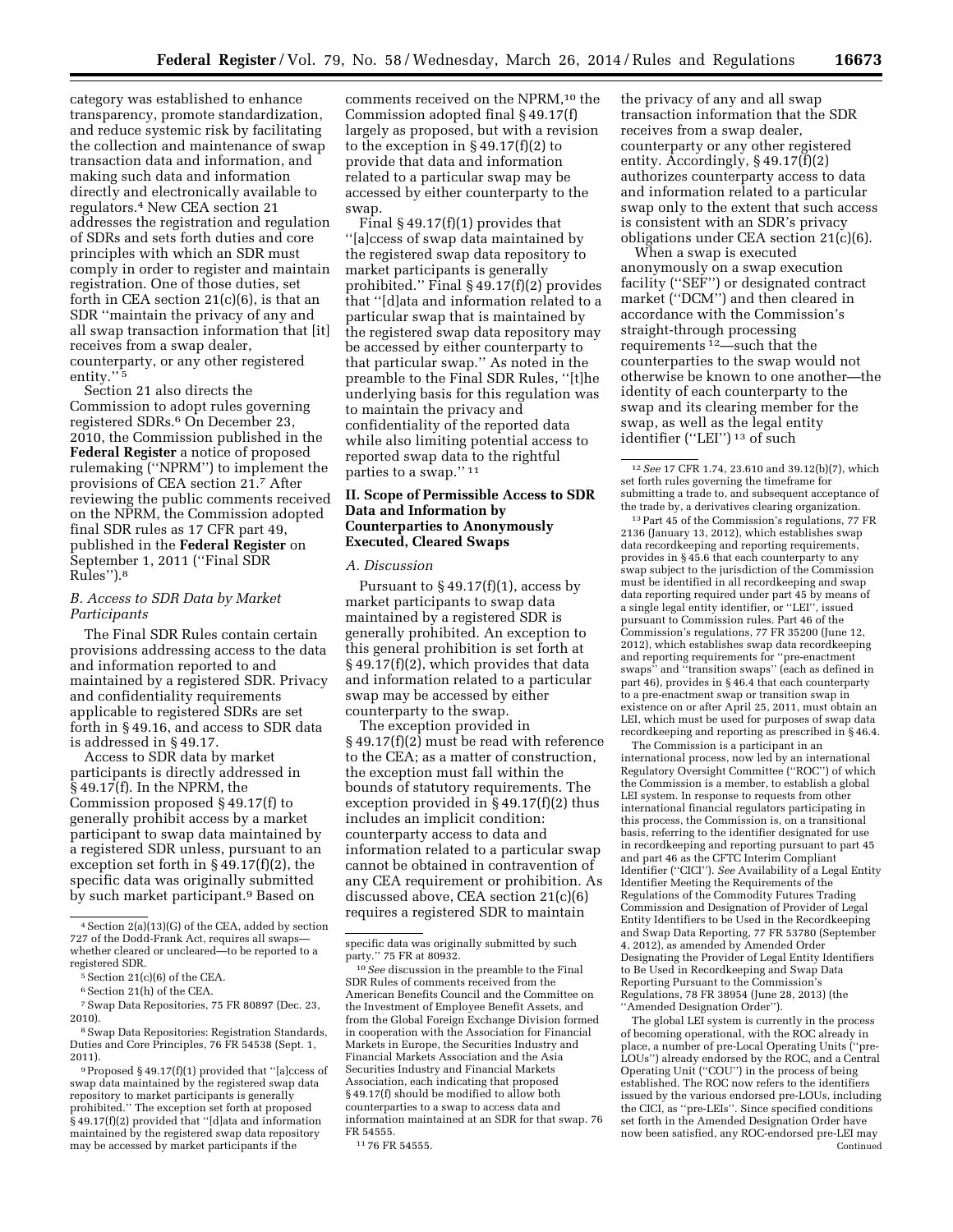counterparty and its clearing member, is information that is private vis-à-vis the other counterparty to the swap, and this privacy must be maintained by a registered SDR pursuant to CEA section 21(c)(6). This statutory privacy obligation now operates implicitly to limit the scope of § 49.17(f)(2)—which, accordingly, does not permit a counterparty to a swap that is executed anonymously on a SEF or a DCM, and then cleared in accordance with the Commission's straight-through processing requirements, to access the identity of the other counterparty to the swap or that counterparty's clearing member for the swap, or the other counterparty's or its clearing member's LEI.14 The Commission is adopting this interim final rule to clarify the scope of  $§$  49.17(f)(2),<sup>15</sup> by making explicit the limitation on counterparty access to data and information related to an anonymously executed, cleared swap that applies by virtue of the privacy requirements of CEA section 21(c)(6).

#### *B. Amendment to 17 CFR 49.17(f)(2)*

To effect the clarification described above, the Commission is amending § 49.17(f)(2) by adding language providing that the data and information maintained by the registered swap data repository that may be accessed by either counterparty to a particular swap shall not include the identity or the legal entity identifier (as such term is used in 17 CFR part 45) of the other counterparty to the swap, or the other counterparty's clearing member for the swap, if the swap is executed anonymously on a swap execution facility or designated contract market, and cleared in accordance with Commission regulations 1.74, 23.610, and 37.12(b)(7).

14While the name of a counterparty's clearing member for a swap, and such clearing member's LEI, is not information regarding the swap that is required to be reported to a registered SDR pursuant to part 45 or part 46 of the Commission's regulations, the Commission understands that such information may be included with reports of required swap data, and may therefore be ''information related to a particular swap that is maintained by the registered [SDR]''.

15The Commission notes that it has received inquiries from market participants regarding the scope of permissible counterparty access to data and information maintained by a registered SDR for swaps that are executed anonymously on SEFs and DCMs and cleared, including a request for interpretive guidance dated February 28, 2013, from the Managed Funds Association to the Commission's Division of Market Oversight.

## **III. Request for Comment on Interim Final Rule**

The Commission invites comments on this interim final rule. Comments must be submitted to the Commission on or before the date that is 30 days after the date of publication of the interim final rule in the **Federal Register**. Comments on the interim final rule must be submitted pursuant to the instructions provided above.

## **IV. Related Matters**

### *A. Administrative Procedure Act*

The Administrative Procedure Act (''APA'') 16 generally requires a Federal agency to publish notice of a proposed rulemaking in the **Federal Register**.17 This requirement does not apply, however, when an agency ''for good cause finds . . . that notice and public procedure thereon are impracticable, unnecessary, or contrary to the public interest.'' 18 Moreover, while the APA generally requires that an agency publish an adopted rule in the **Federal Register** 30 days before it becomes effective, this requirement does not apply if the agency finds good cause to make the rule effective sooner.19

In this interim final rulemaking the Commission is, by amendment, clarifying the scope of § 49.17(f)(2), by making explicit a limitation on counterparty access to SDR data and information that applies by virtue of CEA section  $21(c)(6)$ . In the absence of such a clarifying amendment that same limitation would continue to apply implicitly, since the scope of § 49.17(f)(2) cannot exceed the bounds of statutory privacy requirements. Because the interim final rule does not alter in any way substantive rights and obligations under § 49.17(f)(2)—the scope of this regulatory provision is limited in precisely the same manner by CEA section 21(c)(6), regardless of whether such limitation is implicit, as it is currently, or made explicit through the clarifying amendment effected by this interim final rule—the advance notice and public procedure that is generally required pursuant to the APA is not necessary in the present instance. For good cause, the Commission therefore finds that publication of a notice of proposed rulemaking in the **Federal Register** is unnecessary. Similarly, since the interim final rule simply makes explicit a limitation on the scope of counterparty access to SDR data and information that already

applies by operation of statute, the Commission, for good cause, finds that no transitional period, after publication in the **Federal Register**, is necessary before the amendment to  $\S 49.17(f)(2)$ made by this interim final rule becomes effective. Accordingly, this interim final rule shall be effective immediately upon publication in the **Federal Register**.

### *B. Paperwork Reduction Act*

The Paperwork Reduction Act  $("PRA")<sup>20</sup>$  imposes certain requirements on Federal agencies in connection with their conducting or sponsoring any collection of information as defined by the PRA. Under the PRA, an agency may not conduct or sponsor, and a person is not required to respond to, a collection of information unless it displays a currently valid control number from the Office of Management and Budget (''OMB'').21 Since this interim final rule serves to clarify, by amendment, the scope of an already existing regulatory provision, the Commission has determined that the interim final rule will not impose any new information collection requirements that require approval of OMB under the PRA.

## *C. Regulatory Flexibility Act*

The Regulatory Flexibility Act (''RFA'') requires that Federal agencies consider whether the rules that they issue will have a significant economic impact on a substantial number of small entities and, if so, to provide a regulatory flexibility analysis respecting the impact.22 By clarifying the scope of § 49.17(f)(2), this interim final rule serves to clarify existing obligations and responsibilities of registered SDRs, which the Commission has previously, in connection with its swap data recordkeeping and reporting rules, determined are not small entities.<sup>23</sup> Therefore, the interim final rule will not have a significant economic impact on a substantial number of small entities.

## *D. Cost Benefit Considerations*

Section 15(a) of the CEA requires the Commission to consider the costs and benefits of its actions before promulgating a regulation under the CEA or issuing certain orders. Section 15(a) further specifies that the costs and benefits shall be evaluated in light of five broad areas of market and public concern: (1) Protection of market participants and the public; (2) efficiency, competitiveness, and

currently be used for purposes of compliance with part 45 and part 46. Once the global LEI system is fully operational, ROC-endorsed pre-LEIs, including CICIs, will transition into the global LEI system and be referred to as LEIs.

For purposes of this interim final rule, the term legal entity identifier, or ''LEI'', refers to an LEI, a pre-LEI or a CICI, as the context requires.

<sup>16</sup> 5 U.S.C. 553 *et seq.* 

<sup>17</sup>*See* 5 U.S.C. 553(b).

<sup>18</sup>*See* 5 U.S.C. 553(b)(3)(B).

<sup>19</sup>*See* 5 U.S.C. 553(d)(3).

<sup>20</sup> 44 U.S.C. 3501 *et seq.* 

<sup>21</sup>*See* 44 U.S.C. 3507.

<sup>22</sup>*See* 5 U.S.C. 601 *et seq.* 

<sup>23</sup>*See* 77 FR 2170–2171.